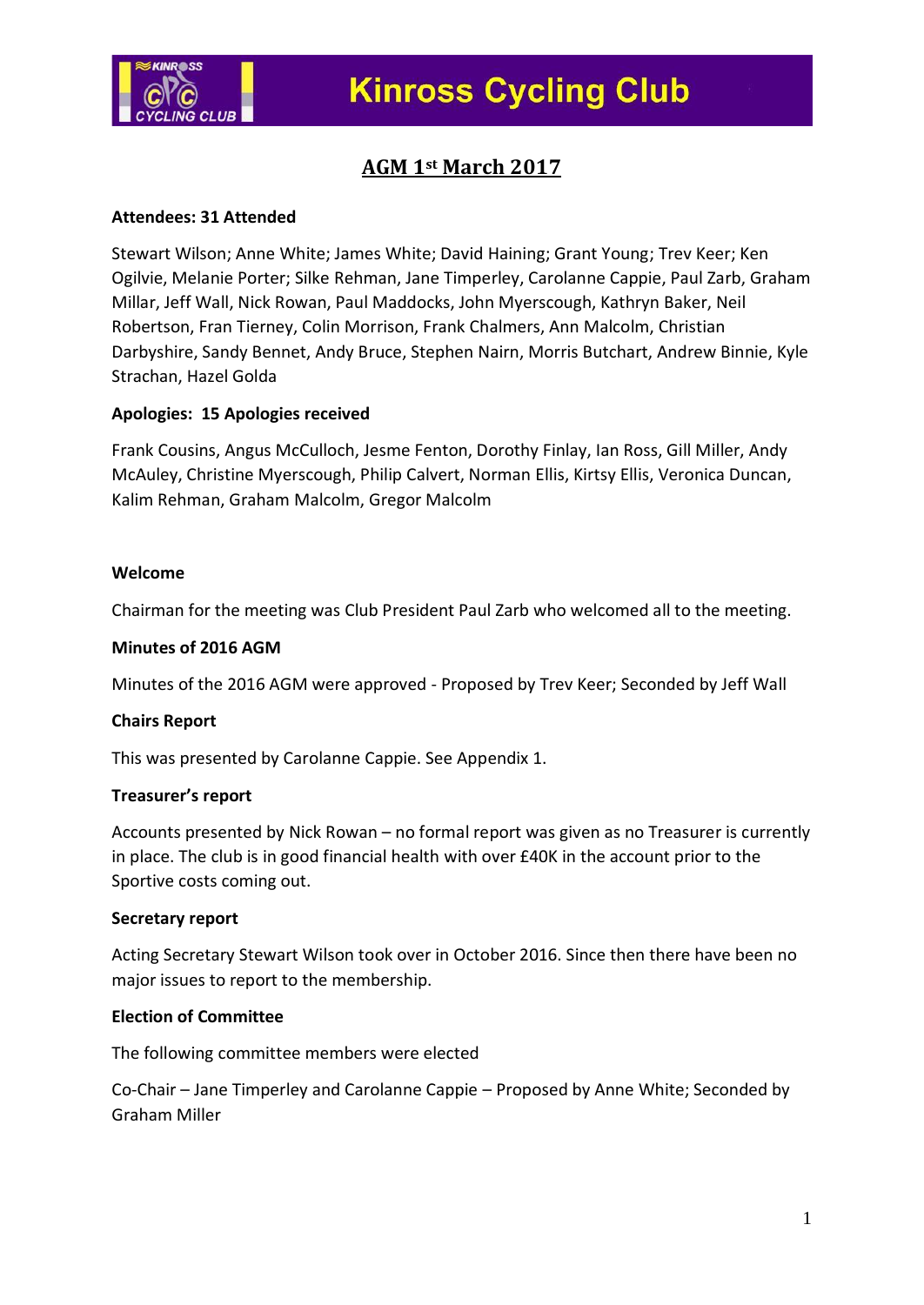

# **Kinross Cycling Club**

Secretary - Kathryn Baker – Proposed by Jane Timperley; Seconded by Carolanne Cappie.

Treasurer – Anne Malcolm – Proposed by Paul Maddox, Seconded by Andy Bruce

The following members were proposed to serve on the committee and were duly co-opted on for the next year

Coach - Kyle Strachan Proposed Trev Keer; Seconded Andy Bruce

John Myerscough proposed Andy Bruce; Seconded Nick Rowan

James White – Proposed Jane Timperley; Seconded Carolanne Cappie

Anne White – Proposed Paul Maddocks; Seconded Carolanne Cappie

David Haining- Proposed Grant Young; Seconded by Neil Robertson

Paul Maddocks – Proposed James White; Seconded by Anne White

Graham Millar– Proposed Jeff Wall; Seconded by Anne White

Jeff Wall -Proposed by David Haining; Seconded by Christian Darbyshire

Stewart Wilson –Proposed by Paul Zarb; Seconded by Neil Robertson

Kit Manager - Veronica Duncan– Proposed by Carolanne Cappie; Seconded by Jane **Timperley** 

#### **General Business**

- 1. Meeting room in Kinross Rugby club might be available for committee meetings for a modest annual fee – Anne Malcolm to investigate
- 2. Kit discussion a show of hands was in favour of carrying on with the existing arrangements but more frequent ordering and carrying limited stock of a couple of items. Kit could be offered at a discount to the club
- 3. Idea of offering vouchers towards kit for volunteering was also proposed and will be discussed in more detail by the committee
- 4. A discussion around the membership fee saw a show of hands on two proposals. Keeping with the current £10 fee was proposed by John Myerscough and Paul Maddocks and raising the fee to £15 was proposed by Christian Darbyshire and James White. A show of hands showed the membership in favour of retaining the existing £10 fee. A fee of £5 for juniors was agreed.
- 5. Volunteers for club events the problems of getting volunteers to help at club run events was highlighted to the membership. The Committee is to decide what events are run if sufficient volunteers do not come forward for forthcoming events.
- 6. The Club TT event is to continue in present format